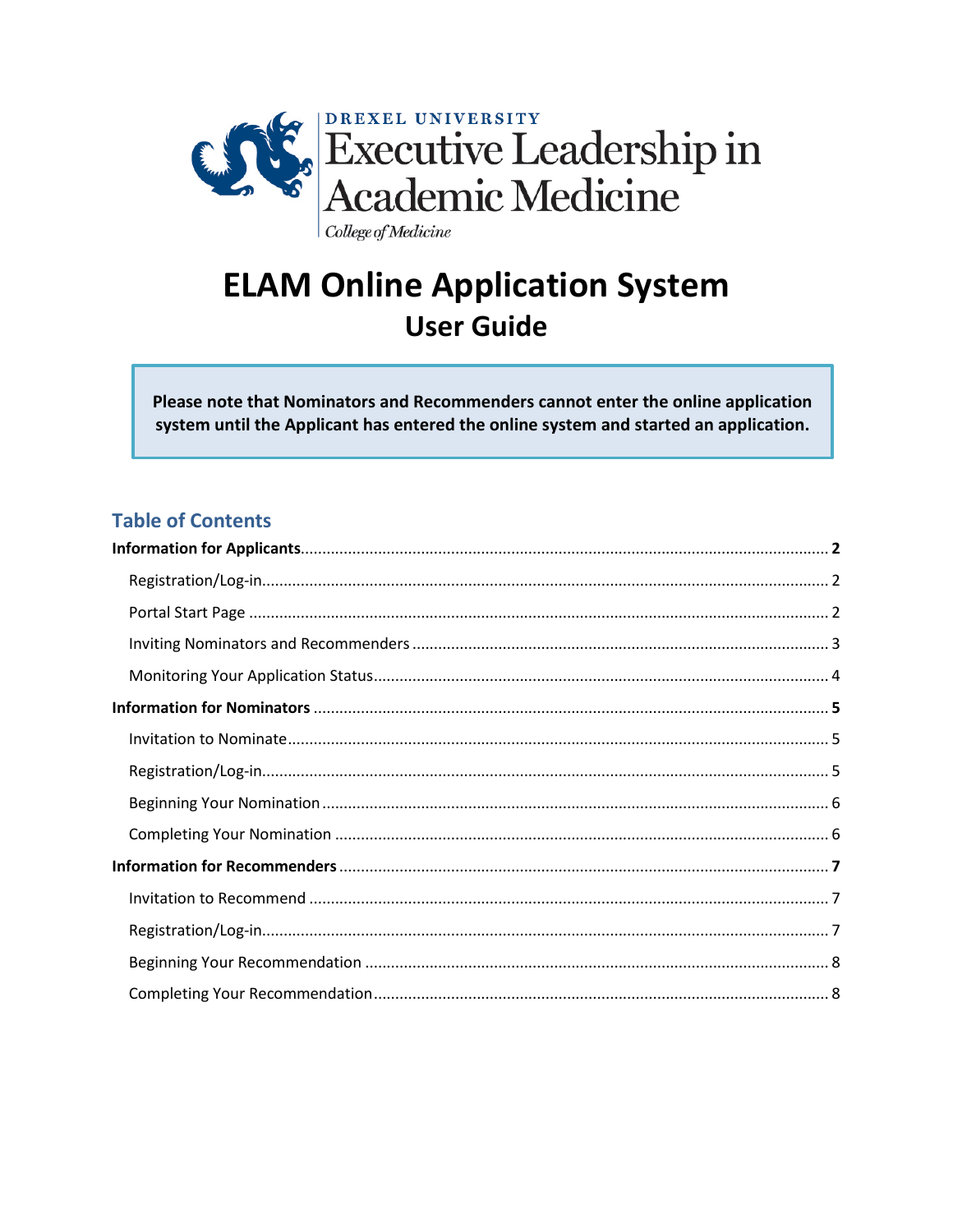# <span id="page-1-0"></span>**APPLICANTS**

# **1. Registration/Log-in**

Users of the previous version of the ELAM application system will be able to log-in with their previous user ID and password. Individuals new to ELAM will need to register as a new user.



# **2. Portal Start Page**

After registering or logging in, applicants can edit their contact information and titles or they can proceed directly into the application forms. As you go through the application forms, you will be prompted to update/review your contact info and titles.

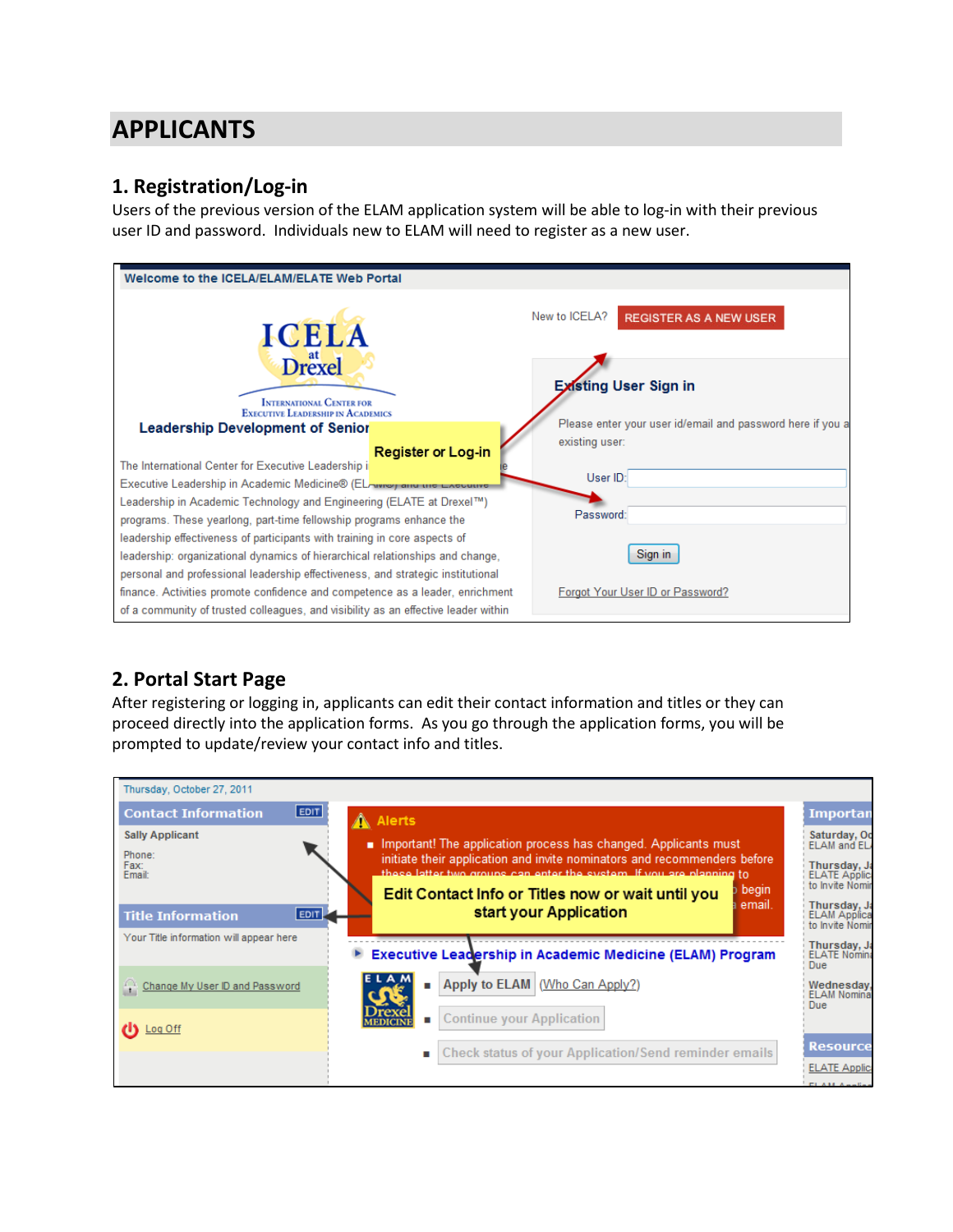# **3. Inviting Nominators and Recommenders**

On the third screen of the application forms, you will be able to invite your nominator and recommenders to provide their essays in support of your application. You must hit the invite button for each individual you enter into the system. You will receive a copy of the email that goes to each individual. Please do not forward those emails as the links are unique to each individual.

| * Required Field<br>Invite Your Nominator<br><b>Nominator</b><br>Nominations can be made only by the medical, dental, or public health school dean or the chief executive officer of the candidate's academic health<br>center. If your nomination will come from the CEO you will be asked to provide a secondary nomination from the school of your primary academic<br>appointment. We strongly suggest you discuss your application with your nominator before applying. Each school is limited to two applicants.<br>My nomination will be provided by the following individual (select one)*:<br>$\circ$ Dean<br>$\circ$ CEO<br>1) Select source of nomination, enter required<br>C Other<br>information and hit the invite button to send an email.<br>Invite Your Recommenders<br>2) Enter information for recommenders and hit the<br>invite button to send an email.<br><b>Recommenders</b><br>Recommendations should come from a direct supervisor and one other senior colleague that can describe your leadership potential. Two<br>recommendations are required.<br>1. First Name:*:<br>Middle:<br>Last Name:*:<br>Phone #*:<br>Email Address*:<br>This individual is my supervisor: O Yes O M<br>Recommendation Status: N/A<br>Invite<br>Remind |
|----------------------------------------------------------------------------------------------------------------------------------------------------------------------------------------------------------------------------------------------------------------------------------------------------------------------------------------------------------------------------------------------------------------------------------------------------------------------------------------------------------------------------------------------------------------------------------------------------------------------------------------------------------------------------------------------------------------------------------------------------------------------------------------------------------------------------------------------------------------------------------------------------------------------------------------------------------------------------------------------------------------------------------------------------------------------------------------------------------------------------------------------------------------------------------------------------------------------------------------------------------------|
|                                                                                                                                                                                                                                                                                                                                                                                                                                                                                                                                                                                                                                                                                                                                                                                                                                                                                                                                                                                                                                                                                                                                                                                                                                                                |
|                                                                                                                                                                                                                                                                                                                                                                                                                                                                                                                                                                                                                                                                                                                                                                                                                                                                                                                                                                                                                                                                                                                                                                                                                                                                |
|                                                                                                                                                                                                                                                                                                                                                                                                                                                                                                                                                                                                                                                                                                                                                                                                                                                                                                                                                                                                                                                                                                                                                                                                                                                                |
|                                                                                                                                                                                                                                                                                                                                                                                                                                                                                                                                                                                                                                                                                                                                                                                                                                                                                                                                                                                                                                                                                                                                                                                                                                                                |
|                                                                                                                                                                                                                                                                                                                                                                                                                                                                                                                                                                                                                                                                                                                                                                                                                                                                                                                                                                                                                                                                                                                                                                                                                                                                |
|                                                                                                                                                                                                                                                                                                                                                                                                                                                                                                                                                                                                                                                                                                                                                                                                                                                                                                                                                                                                                                                                                                                                                                                                                                                                |
|                                                                                                                                                                                                                                                                                                                                                                                                                                                                                                                                                                                                                                                                                                                                                                                                                                                                                                                                                                                                                                                                                                                                                                                                                                                                |
|                                                                                                                                                                                                                                                                                                                                                                                                                                                                                                                                                                                                                                                                                                                                                                                                                                                                                                                                                                                                                                                                                                                                                                                                                                                                |
|                                                                                                                                                                                                                                                                                                                                                                                                                                                                                                                                                                                                                                                                                                                                                                                                                                                                                                                                                                                                                                                                                                                                                                                                                                                                |
|                                                                                                                                                                                                                                                                                                                                                                                                                                                                                                                                                                                                                                                                                                                                                                                                                                                                                                                                                                                                                                                                                                                                                                                                                                                                |
|                                                                                                                                                                                                                                                                                                                                                                                                                                                                                                                                                                                                                                                                                                                                                                                                                                                                                                                                                                                                                                                                                                                                                                                                                                                                |
|                                                                                                                                                                                                                                                                                                                                                                                                                                                                                                                                                                                                                                                                                                                                                                                                                                                                                                                                                                                                                                                                                                                                                                                                                                                                |
|                                                                                                                                                                                                                                                                                                                                                                                                                                                                                                                                                                                                                                                                                                                                                                                                                                                                                                                                                                                                                                                                                                                                                                                                                                                                |
|                                                                                                                                                                                                                                                                                                                                                                                                                                                                                                                                                                                                                                                                                                                                                                                                                                                                                                                                                                                                                                                                                                                                                                                                                                                                |
|                                                                                                                                                                                                                                                                                                                                                                                                                                                                                                                                                                                                                                                                                                                                                                                                                                                                                                                                                                                                                                                                                                                                                                                                                                                                |
|                                                                                                                                                                                                                                                                                                                                                                                                                                                                                                                                                                                                                                                                                                                                                                                                                                                                                                                                                                                                                                                                                                                                                                                                                                                                |
|                                                                                                                                                                                                                                                                                                                                                                                                                                                                                                                                                                                                                                                                                                                                                                                                                                                                                                                                                                                                                                                                                                                                                                                                                                                                |
|                                                                                                                                                                                                                                                                                                                                                                                                                                                                                                                                                                                                                                                                                                                                                                                                                                                                                                                                                                                                                                                                                                                                                                                                                                                                |
|                                                                                                                                                                                                                                                                                                                                                                                                                                                                                                                                                                                                                                                                                                                                                                                                                                                                                                                                                                                                                                                                                                                                                                                                                                                                |
|                                                                                                                                                                                                                                                                                                                                                                                                                                                                                                                                                                                                                                                                                                                                                                                                                                                                                                                                                                                                                                                                                                                                                                                                                                                                |
| 2. First Name:*:<br>Middle:<br>Last Name:*:                                                                                                                                                                                                                                                                                                                                                                                                                                                                                                                                                                                                                                                                                                                                                                                                                                                                                                                                                                                                                                                                                                                                                                                                                    |
| Email Address*:<br>Phone #*:                                                                                                                                                                                                                                                                                                                                                                                                                                                                                                                                                                                                                                                                                                                                                                                                                                                                                                                                                                                                                                                                                                                                                                                                                                   |
| This individual is my supervisor: C Yes C No                                                                                                                                                                                                                                                                                                                                                                                                                                                                                                                                                                                                                                                                                                                                                                                                                                                                                                                                                                                                                                                                                                                                                                                                                   |
| Recommendation Status: N/A                                                                                                                                                                                                                                                                                                                                                                                                                                                                                                                                                                                                                                                                                                                                                                                                                                                                                                                                                                                                                                                                                                                                                                                                                                     |
| Invite<br>Remind                                                                                                                                                                                                                                                                                                                                                                                                                                                                                                                                                                                                                                                                                                                                                                                                                                                                                                                                                                                                                                                                                                                                                                                                                                               |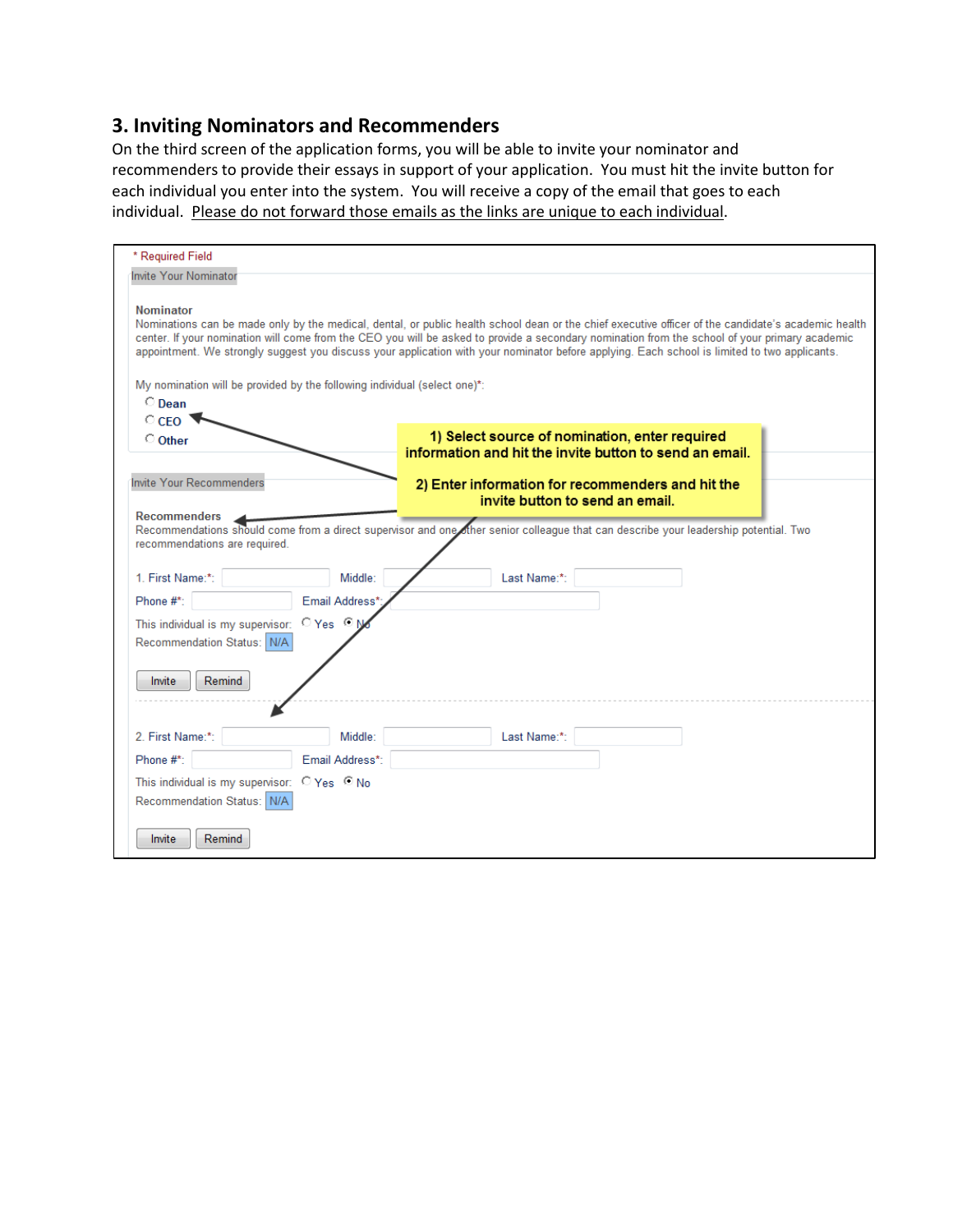# **4. Monitoring Your Application Status**

On the portal home page, after submitting your portion of the application, you will receive an alert message which allows you to view a basic, printable summary of your application. You will also be able to monitor the status of your nomination and recommendation requests using the check status/send reminder emails button.

| <b>Impor</b><br><b>Alerts</b><br>Saturday<br>You have applied to the 2012-2013 ELAM Program. Click here to view<br>ELAM an<br>your application. Use the button below to check the status of your<br>Thursd<br>nomination and recommendations or to send reminder emails. |                                                                                    |  |  |
|--------------------------------------------------------------------------------------------------------------------------------------------------------------------------------------------------------------------------------------------------------------------------|------------------------------------------------------------------------------------|--|--|
| <b>Executive Leadership</b>                                                                                                                                                                                                                                              | View your finished application using the link in<br>the alert area.                |  |  |
| Apply to EL<br>Continue yo                                                                                                                                                                                                                                               | Send reminders or check the status of<br>nominations and recommendations using the |  |  |
| Due<br><b>Check status of your Application/Send reminder emails</b><br>п<br><b>Resou</b>                                                                                                                                                                                 |                                                                                    |  |  |

| My nomination will be provided by the following individual (select one)*:<br>$\circ$ Dean<br>© CEO<br>Please complete the fields below for your CEO (primary nominator). The CEO will receive an email invitation t<br>button below          |                                                                             |                                                                                                                                                                       |  |
|----------------------------------------------------------------------------------------------------------------------------------------------------------------------------------------------------------------------------------------------|-----------------------------------------------------------------------------|-----------------------------------------------------------------------------------------------------------------------------------------------------------------------|--|
| First Name:*: Jane                                                                                                                                                                                                                           | Middle: Test                                                                | Last Name:*: CEO                                                                                                                                                      |  |
| Phone #* 999-999-9999<br>Nomination Status: N/A<br>Remind<br>Invite<br>Please also complete the fields below for the de $Complete =$ nominator/recommender has completed $PP^{\prime}$<br>invitation to provide a secondary nomination for y | $N/A$ = not invited<br><b>Invited</b> = email has been sent<br>their essays | Email Address Legend for Nomination/Recommendation Status<br>$Incomplete = nominator/recommender$ has entered<br>the online system but has not completed their essays |  |
| First Name:*: John<br>Middle:<br>Phone #*: 999-999-9999<br>Nomination Status: N/A<br>Remind<br>Invite                                                                                                                                        | Email Address*: john@example.net                                            |                                                                                                                                                                       |  |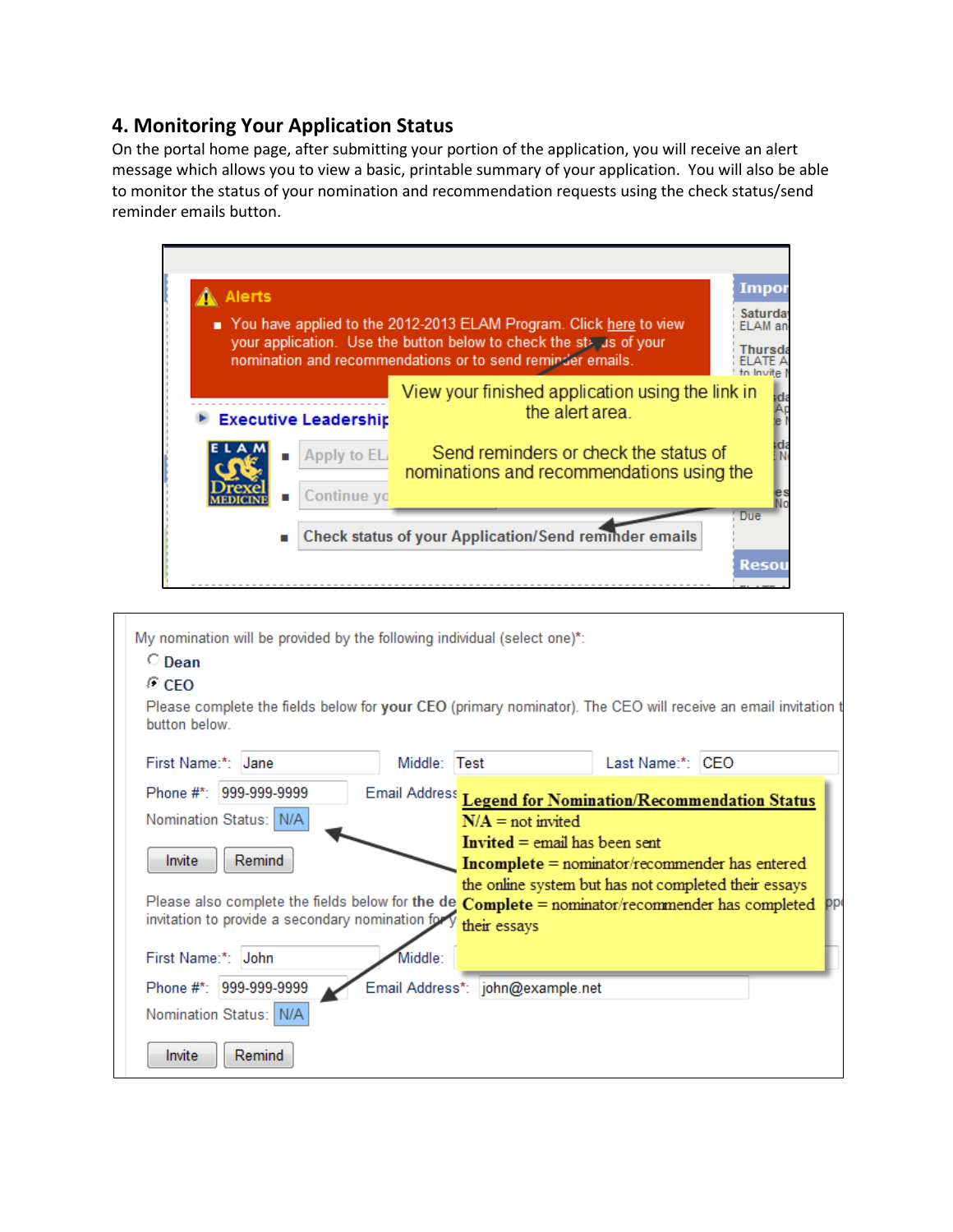# <span id="page-4-0"></span>**NOMINATORS**

#### **1. Invitation to Nominate**

You will receive an email from the ELAM applicant inviting you to nominate her for the program. You must click the link in this email to access the online system through which you must submit your nomination.

| From:    | ICELA at Drexel <noreply@drexelmed.edu></noreply@drexelmed.edu>                                                       | Sent: | Tue 10/25/2011 11:3            |
|----------|-----------------------------------------------------------------------------------------------------------------------|-------|--------------------------------|
| To:      |                                                                                                                       |       |                                |
| Cc       |                                                                                                                       |       |                                |
| Subject: | <b>ELAM Nomination Request From</b>                                                                                   |       |                                |
| Hello.   | Unique link generated by application system                                                                           |       |                                |
|          | has requested that you provide a nominal                                                                              |       | ations are due by February 01. |
|          | 2012. Please use the link below to log-in to the application system to complete your nomination.                      |       |                                |
|          | http://www2.drexelmed.edu/icela/Default.aspx?AppID=bc3ea6bf-06ff-e011-b953-0018fe723c47&Action=Nomination&NomRec=Dean |       |                                |
|          | If you have any questions about this, please contact us at $ELAM@d$ rexelmed.edu or 215-991-8240.                     |       |                                |
| Regards. |                                                                                                                       |       |                                |
|          | The ELAM Program                                                                                                      |       |                                |

# **2. Registration/Log-in**

Users of the previous version of the ELAM application system will be able to log-in with their previous user ID and password. Individuals new to ELAM will need to register as a new user.

| Welcome to the ICELA/ELAM/ELATE Web Portal                                                                                                                       |                                                                              |
|------------------------------------------------------------------------------------------------------------------------------------------------------------------|------------------------------------------------------------------------------|
| <b>ICELA</b>                                                                                                                                                     | New to ICELA?<br><b>REGISTER AS A NEW USER</b>                               |
| <b>Drexel</b><br><b>INTERNATIONAL CENTER FOR</b><br><b>EXECUTIVE LEADERSHIP IN ACADEMICS</b>                                                                     | <b>Existing User Sign in</b>                                                 |
| <b>Leadership Development of Senior</b><br><b>Register or Log-in</b>                                                                                             | Please enter your user id/email and password here if you a<br>existing user: |
| The International Center for Executive Leadership i<br>Executive Leadership in Academic Medicine® (ELAwww) and the Execut                                        | User ID:                                                                     |
| Leadership in Academic Technology and Engineering (ELATE at Drexel™)<br>programs. These yearlong, part-time fellowship programs enhance the                      | Password:                                                                    |
| leadership effectiveness of participants with training in core aspects of<br>leadership: organizational dynamics of hierarchical relationships and change,       | Sign in                                                                      |
| personal and professional leadership effectiveness, and strategic institutional<br>finance. Activities promote confidence and competence as a leader, enrichment | Forgot Your User ID or Password?                                             |
| of a community of trusted colleagues, and visibility as an effective leader within                                                                               |                                                                              |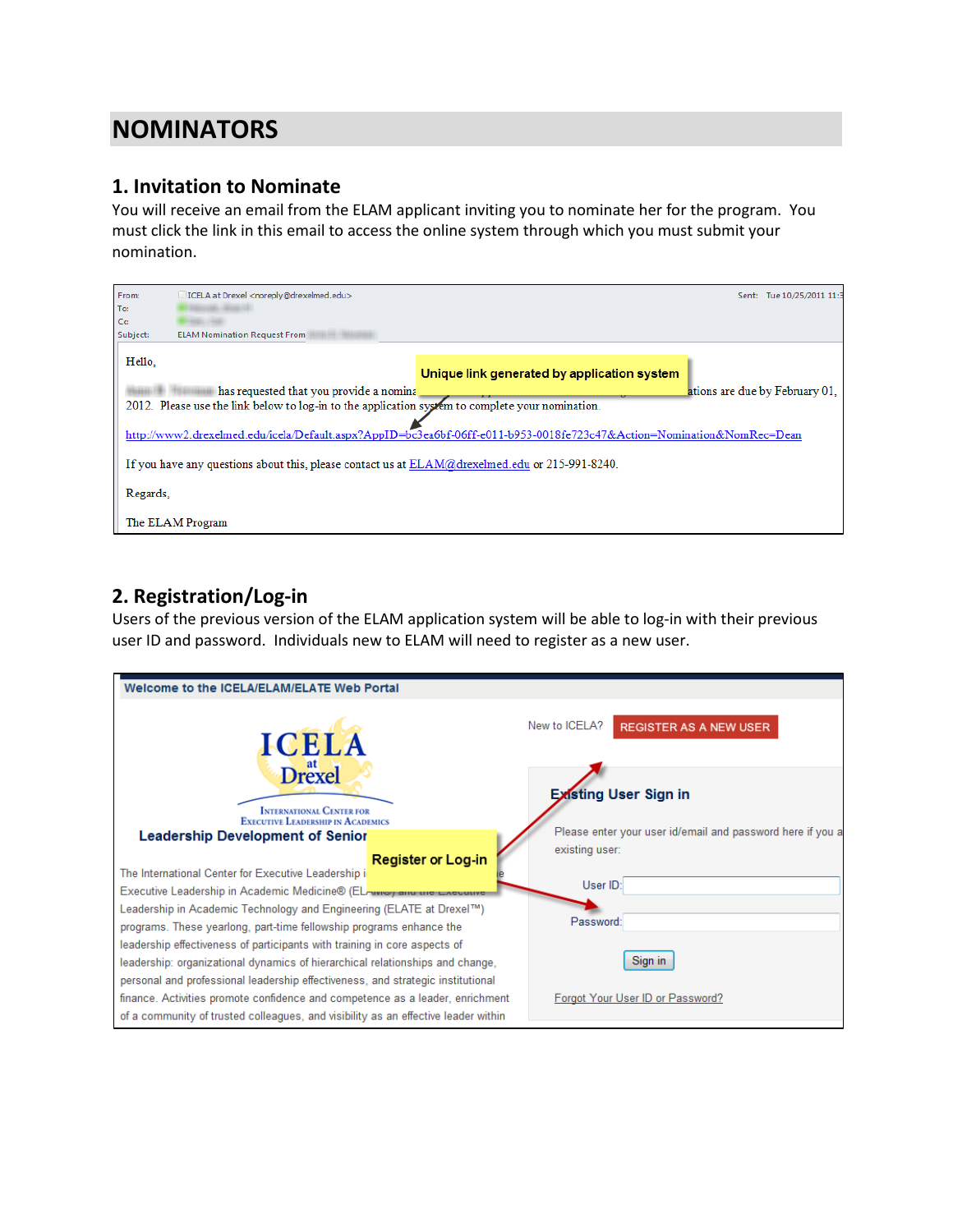### **3. Beginning Your Nomination**

After logging in, you will be directed to the ICELA Portal Start Page. Use the link in the alert area to begin your nomination. Please note that if you have been asked to nominate more than one candidate or if you have been asked to nominate one candidate and recommend another, you must use the unique link in each email invitation to start each nomination or recommendation.



### **4. Finishing the Nomination**

After you finish all of the nomination essays and you hit the submit button, you will have completed the nomination for your candidate.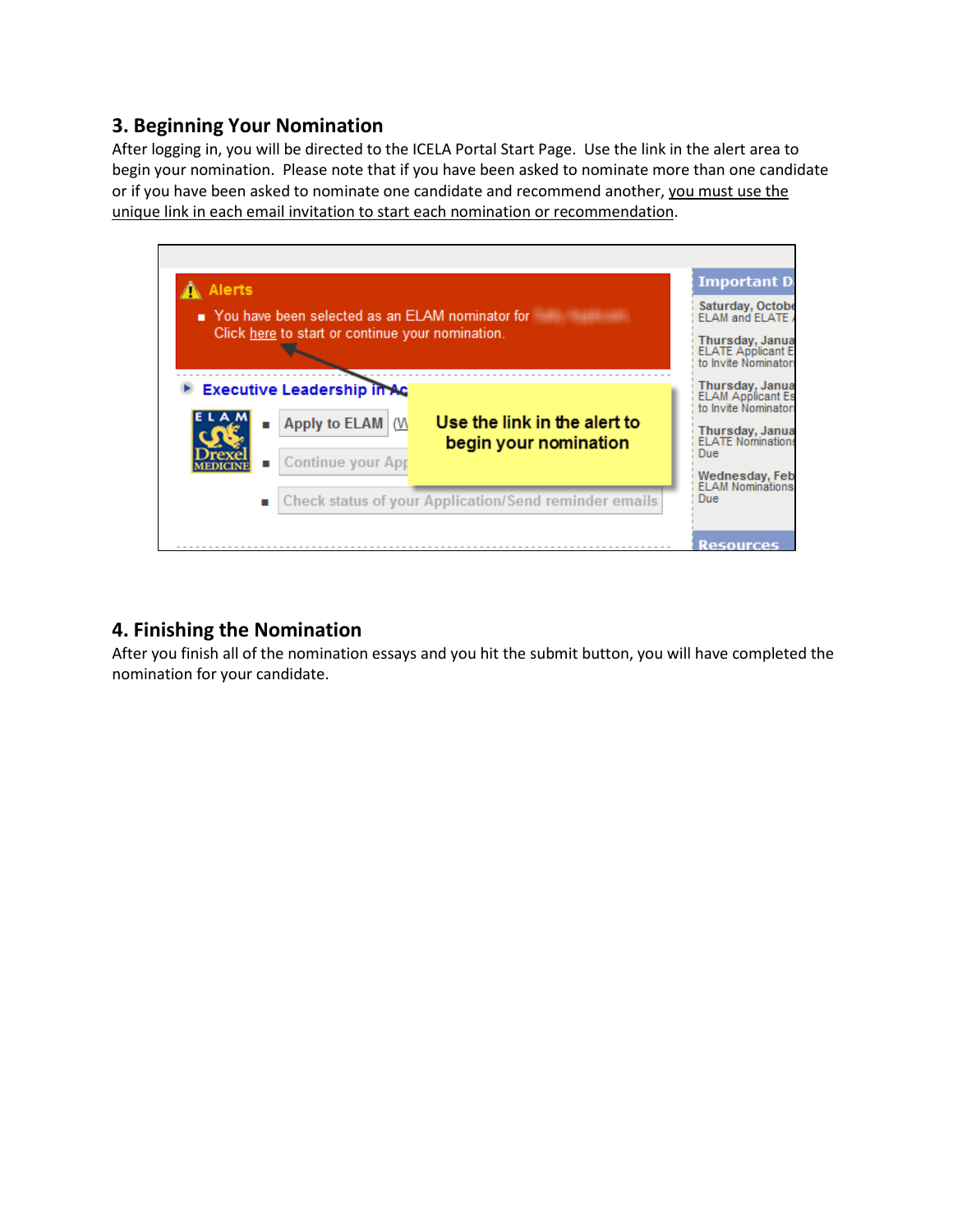# <span id="page-6-0"></span>**RECOMMENDERS**

#### **1. Invitation to Recommend**

You will receive an email from the ELAM applicant inviting you to recommend her for the program. You must click the link in this email to access the online system through which you must submit your recommendation.

| From:    | □ ICELA at Drexel <noreply@drexelmed.edu></noreply@drexelmed.edu>                                                                                  | Sent:                             | Tue 10/25/2011 10:06 |
|----------|----------------------------------------------------------------------------------------------------------------------------------------------------|-----------------------------------|----------------------|
| To:      |                                                                                                                                                    |                                   |                      |
| Cc:      |                                                                                                                                                    |                                   |                      |
| Subject: | <b>ELAM Recommendation Request From</b>                                                                                                            |                                   |                      |
| Hello.   |                                                                                                                                                    |                                   |                      |
|          | Unique link generated by application system<br>has requested that you provide a recor<br>February 01, 2012. Please use the link below to log-in to | Recommendations are due by<br>on. |                      |
|          | http://www2.drexelmed.edu/icela/Default.aspx?AppID=4ab73461-07ff-e011-b953-0018fe723c47&Action=Recommendation&NomRec=Rec2                          |                                   |                      |
|          | If you have any questions about this, please contact us at $ELAM@d$ rexelmed.edu or 215-991-8240.                                                  |                                   |                      |
| Regards. |                                                                                                                                                    |                                   |                      |
|          | The ELAM Program                                                                                                                                   |                                   |                      |

# **2. Registration/Log-in**

Users of the previous version of the ELAM application system will be able to log-in with their previous user ID and password. Individuals new to ELAM will need to register as a new user.

| Welcome to the ICELA/ELAM/ELATE Web Portal                                                                                                                                                                                                    |                                                                              |
|-----------------------------------------------------------------------------------------------------------------------------------------------------------------------------------------------------------------------------------------------|------------------------------------------------------------------------------|
| <b>ICELA</b>                                                                                                                                                                                                                                  | New to ICELA?<br><b>REGISTER AS A NEW USER</b>                               |
| <b>Drexel</b><br><b>INTERNATIONAL CENTER FOR</b><br><b>EXECUTIVE LEADERSHIP IN ACADEMICS</b>                                                                                                                                                  | <b>Existing User Sign in</b>                                                 |
| <b>Leadership Development of Senior</b><br><b>Register or Log-in</b><br>The International Center for Executive Leadership i                                                                                                                   | Please enter your user id/email and password here if you a<br>existing user: |
| Executive Leadership in Academic Medicine® (EL www) and the Executive                                                                                                                                                                         | User ID:                                                                     |
| Leadership in Academic Technology and Engineering (ELATE at Drexel™)<br>programs. These yearlong, part-time fellowship programs enhance the                                                                                                   | Password:                                                                    |
| leadership effectiveness of participants with training in core aspects of<br>leadership: organizational dynamics of hierarchical relationships and change,<br>personal and professional leadership effectiveness, and strategic institutional | Sign in                                                                      |
| finance. Activities promote confidence and competence as a leader, enrichment<br>of a community of trusted colleagues, and visibility as an effective leader within                                                                           | Forgot Your User ID or Password?                                             |